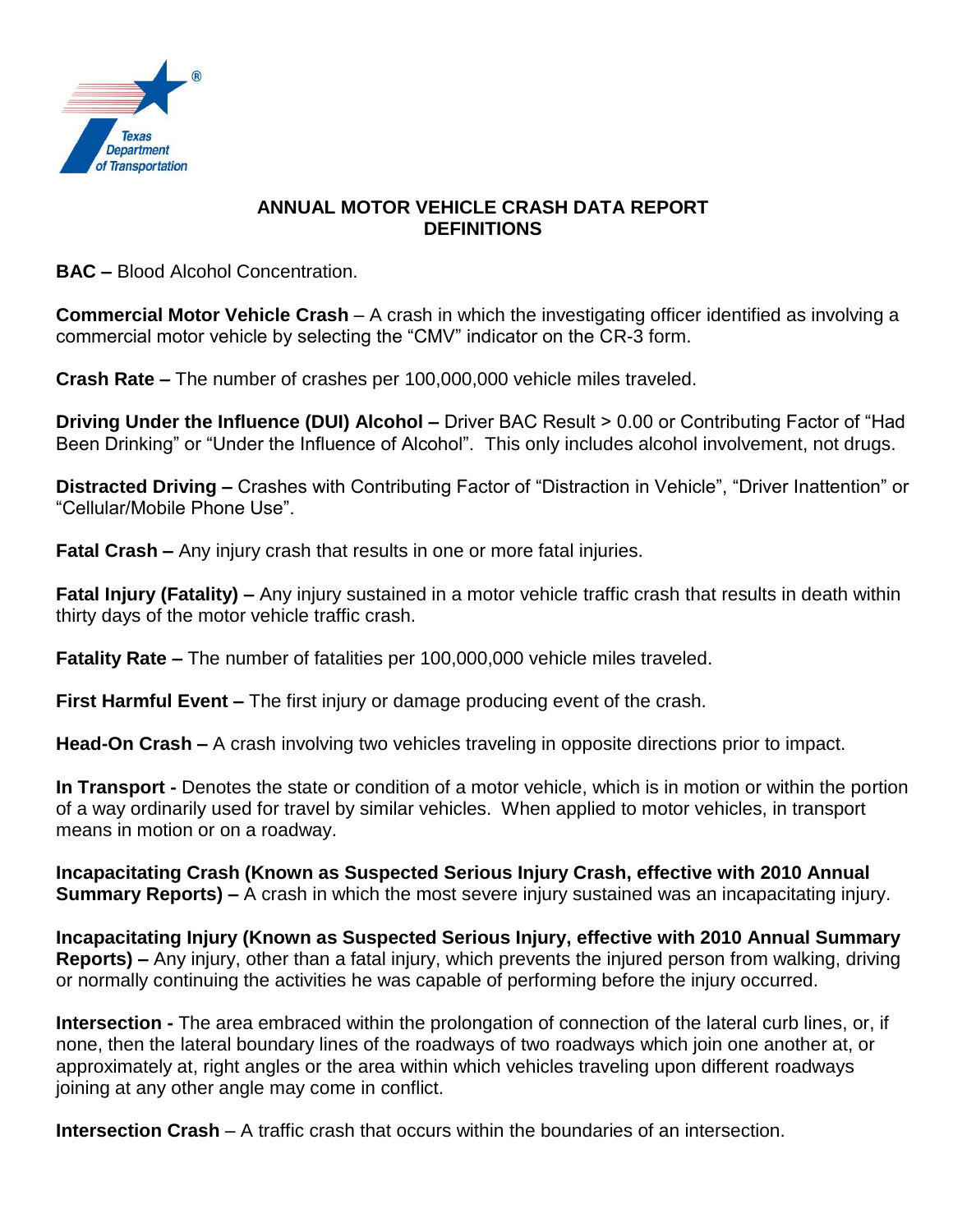

**Intersection Related Crash –** A traffic crash in which (1) the first harmful event occurs on an approach to or exit from an intersection and (2) results from an activity, behavior or control related to the movement of traffic units through the intersection.

**Motorcycle –** All motorcycle type vehicles including motorcycle, police motorcycle, moped, motorscooter, motorbike, 3 wheelers (ATV), and four wheelers.

**Motor Vehicle -** Every vehicle that is self-propelled and every vehicle which is propelled by electric power obtained by overhead trolley wires, but not operated upon rails.

**Motor Vehicle Crash –** A crash involving a motor vehicle in transport, but not involving aircraft or watercraft.

**Motor Vehicle Traffic Crash –** Any motor vehicle crash that occurs on a trafficway or after the motor vehicle runs off the roadway but before events are stabilized.

**No Data –** The reporting peace officer did not report the information (blank).

**Non-Incapacitating Crash (Known as Suspected Minor Injury Crash, effective with 2012 Annual Summary Reports)-**A crash in which the most severe injury sustained was a non-incapacitating injury.

**Non-Incapacitating Injury (Known as Suspected Minor Injury, effective with 2012 Annual Summary Reports) -** Any injury, other than a fatal or an incapacitating injury, which is evident to observers at the scene of the crash in which the injury occurred.

**Non-Injury Crash –** Any motor vehicle crash other than an injury crash. A non-injury crash is also called a property damage only crash.

**Other Injury –** Any injury classified as a possible injury severity.

**Other Injury Crash –** A crash in which the most severe injury sustained was a possible injury.

**Possible Injury –** Any injury reported or claimed which is not a fatal, incapacitating or nonincapacitating injury.

**Possible Injury Crash –** A crash in which the most severe injury sustained was a possible injury.

**Reportable Motor Vehicle Crash -** Any crash involving a motor vehicle in transport that occurs or originates on a traffic way, results in injury to or death of any person, or damage to the property of any one person to the apparent extent of \$1,000.